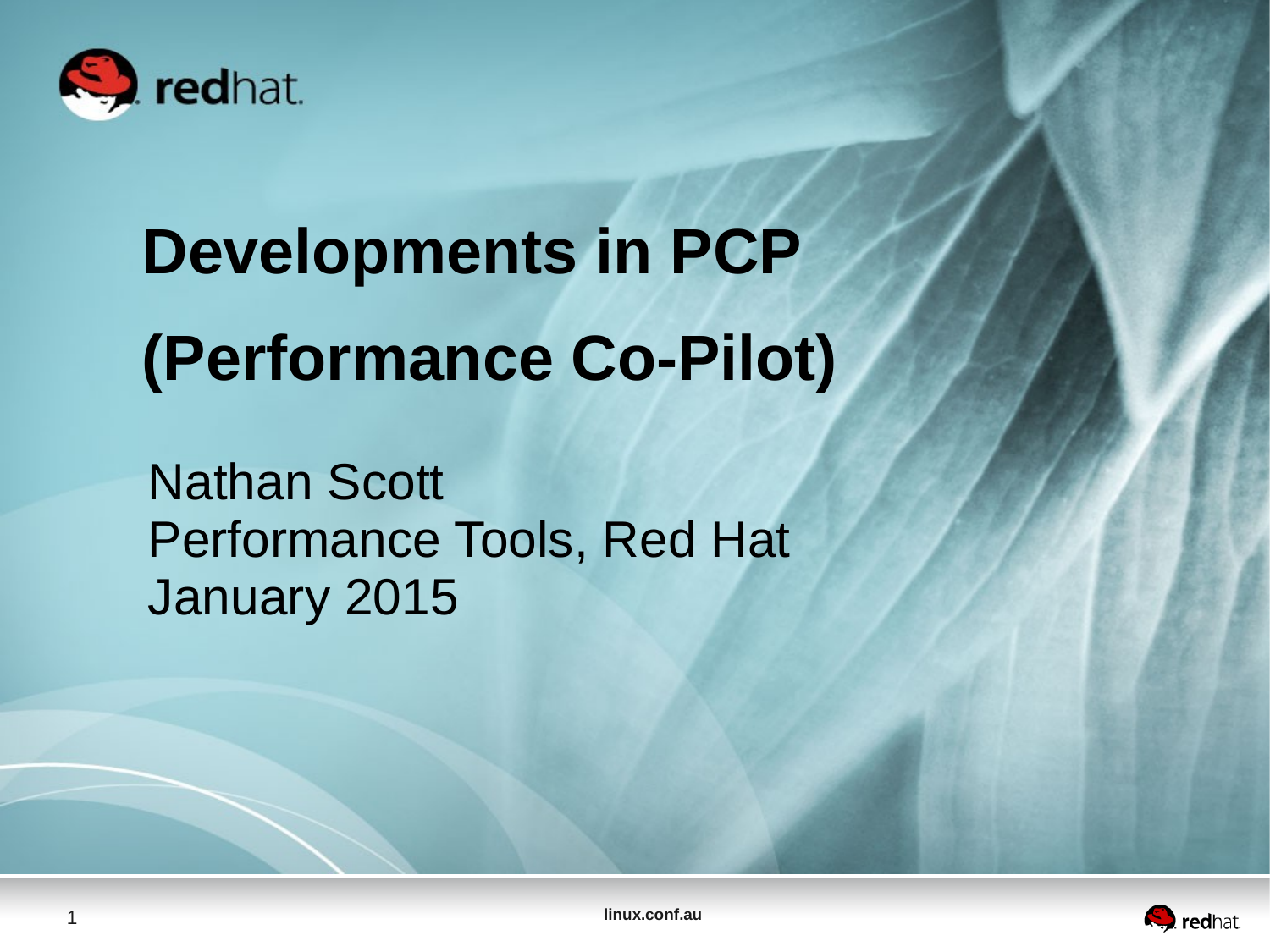## **Outline**

- Performance Co-Pilot (PCP)
	- Overview
	- PCP Basics
- General
- JSON access
- Containers in PCP
- New metric collectors (PMDAs) and monitor tools



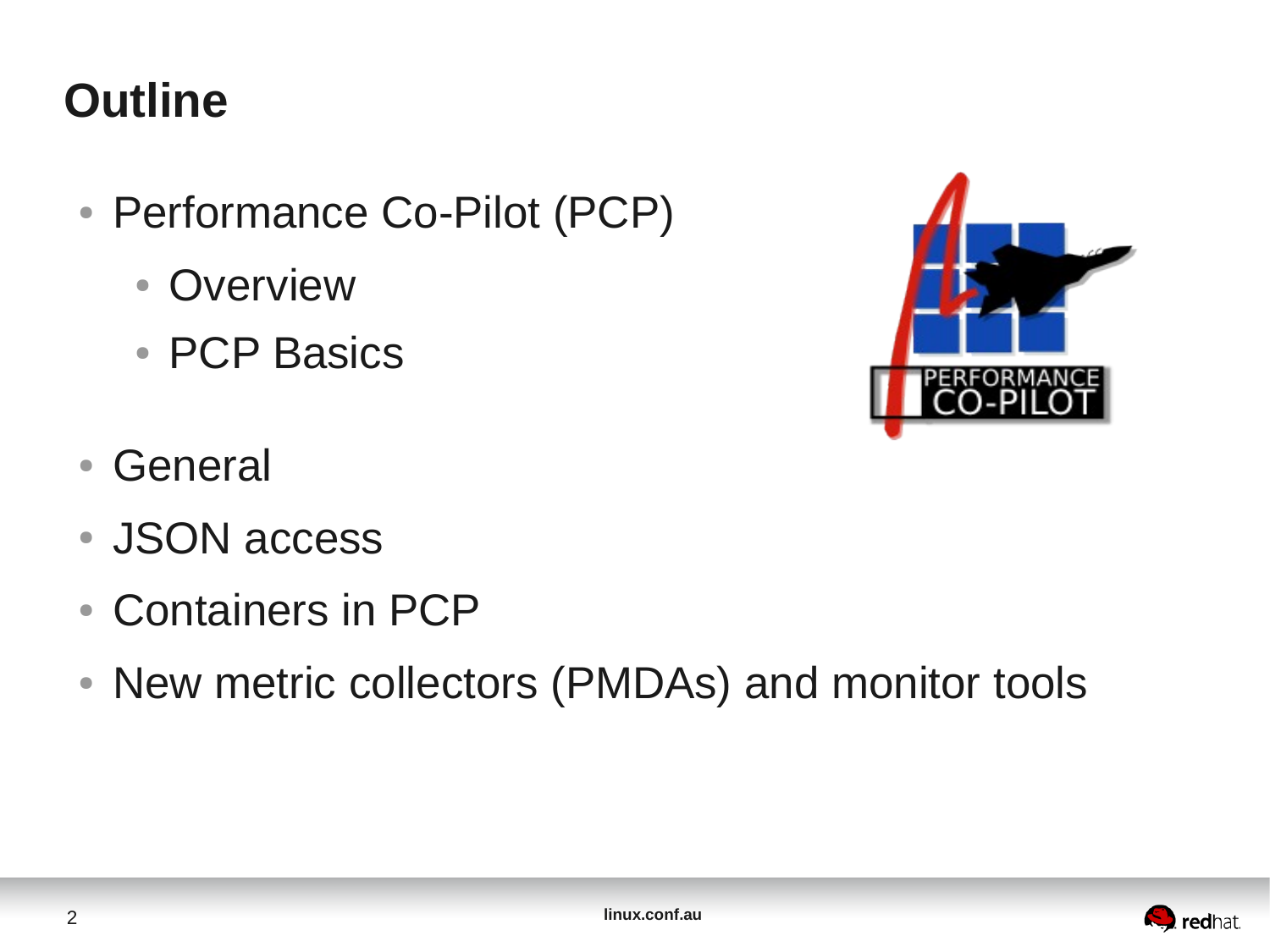#### **Overview**

- What is PCP?
	- Open source **toolkit**
	- System-level analysis
	- Live and historical
	- Extensible (monitors, collectors)
	- Distributed



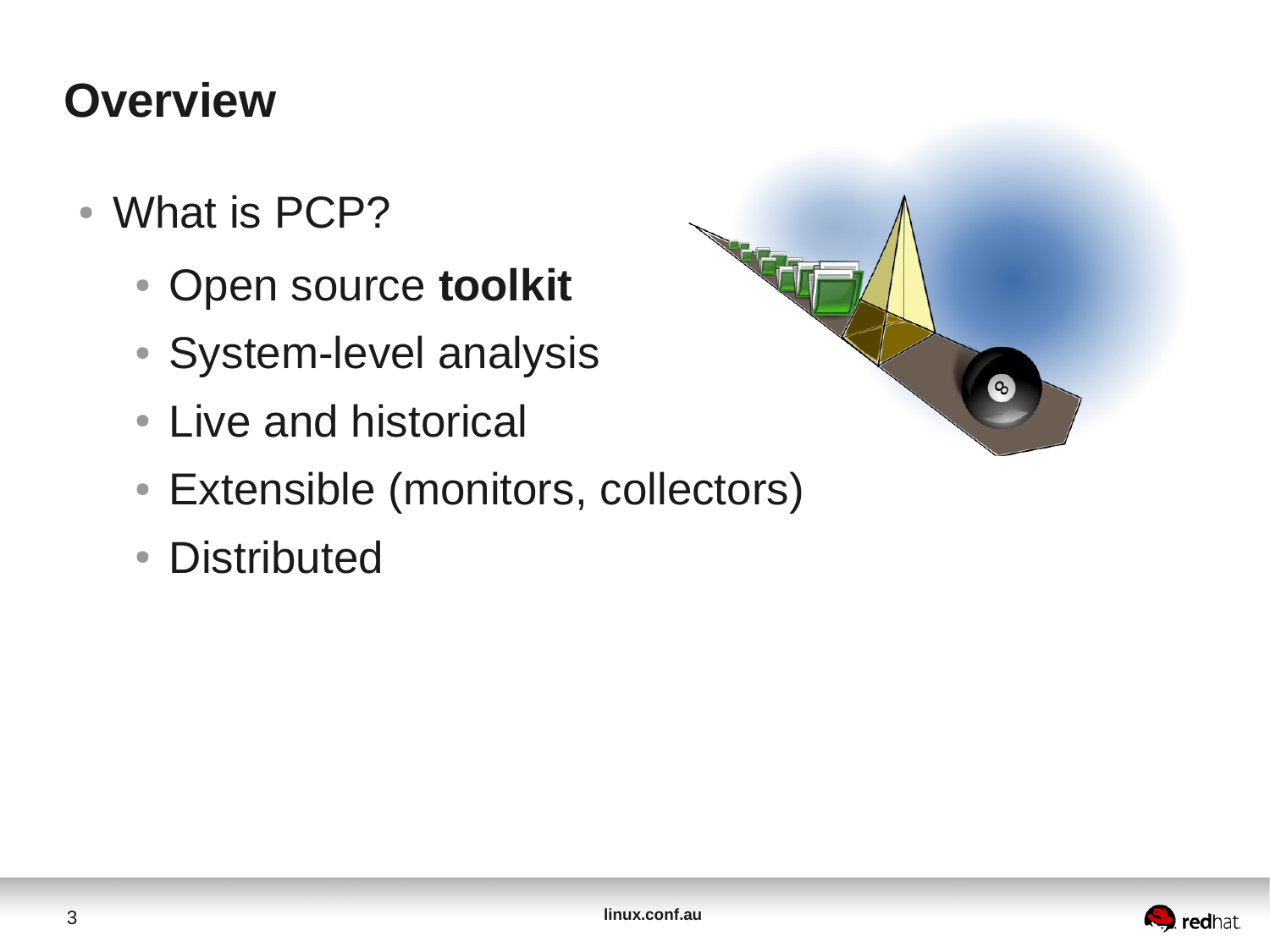#### **Architecture**



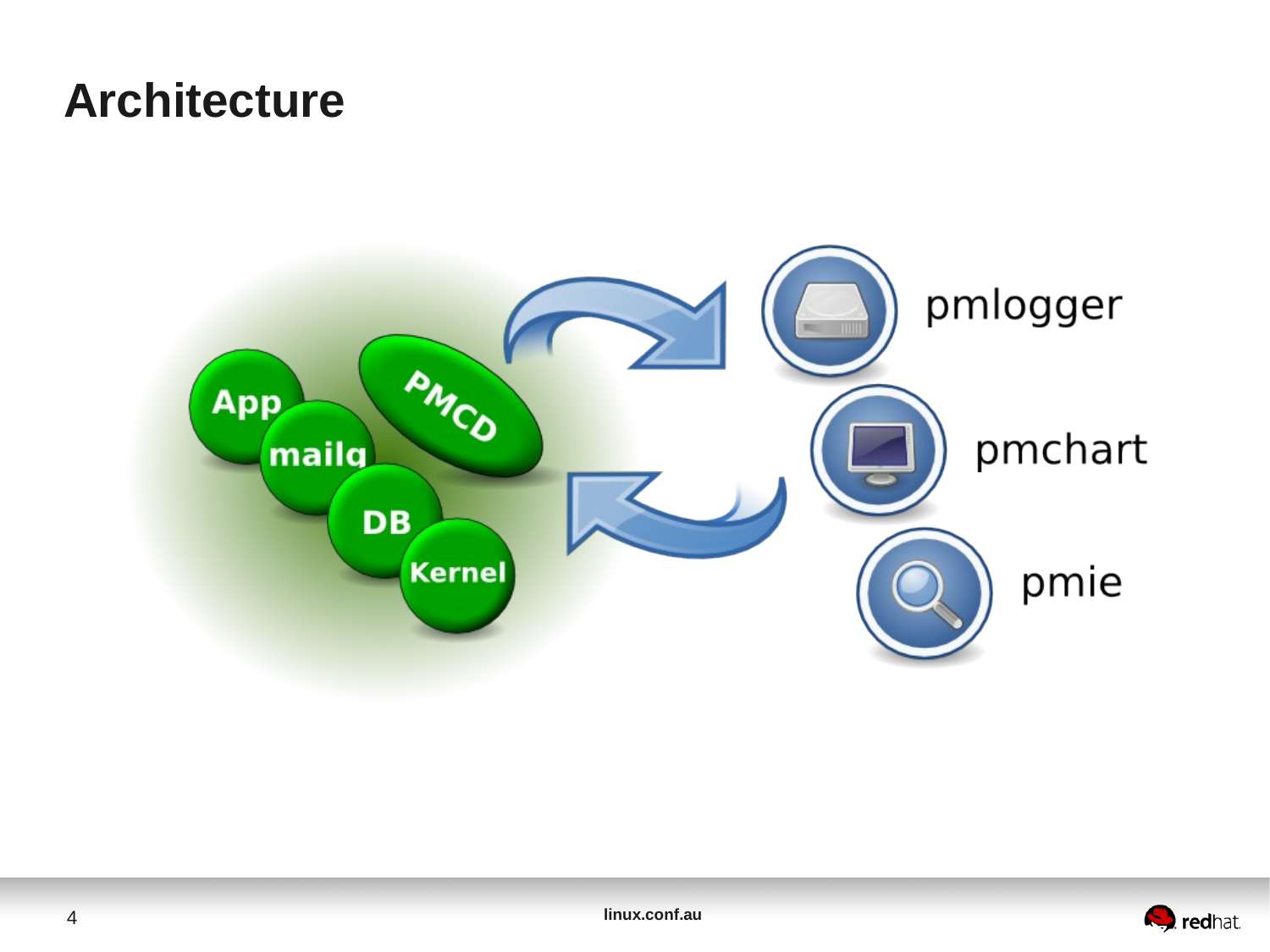#### **Metrics**

● **pminfo** --desc -tT --fetch *disk.dev.read*

 *disk.dev.read* [*per-disk read operations*]

Data Type: *32-bit unsigned int*

Semantics: *counter*

Units: *count*

Help: *Cumulative count of disk reads since boot time* 

Values:

 inst [0 or "*sda*"] value *3382299* inst [1 or "*sdb*"] value *178421*





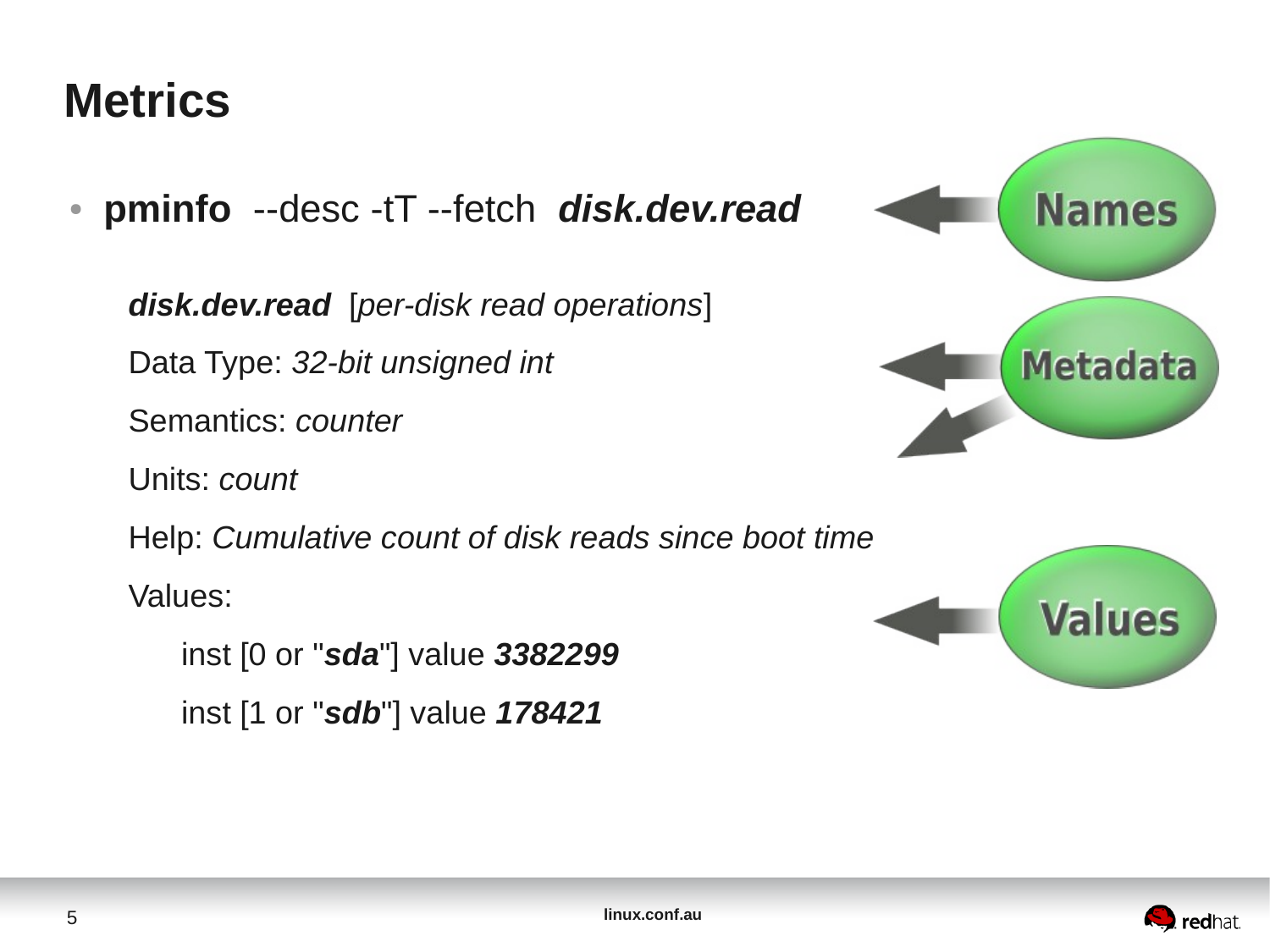# **Recent Developments Recent Developments (6-12 months) (6-12 months)**

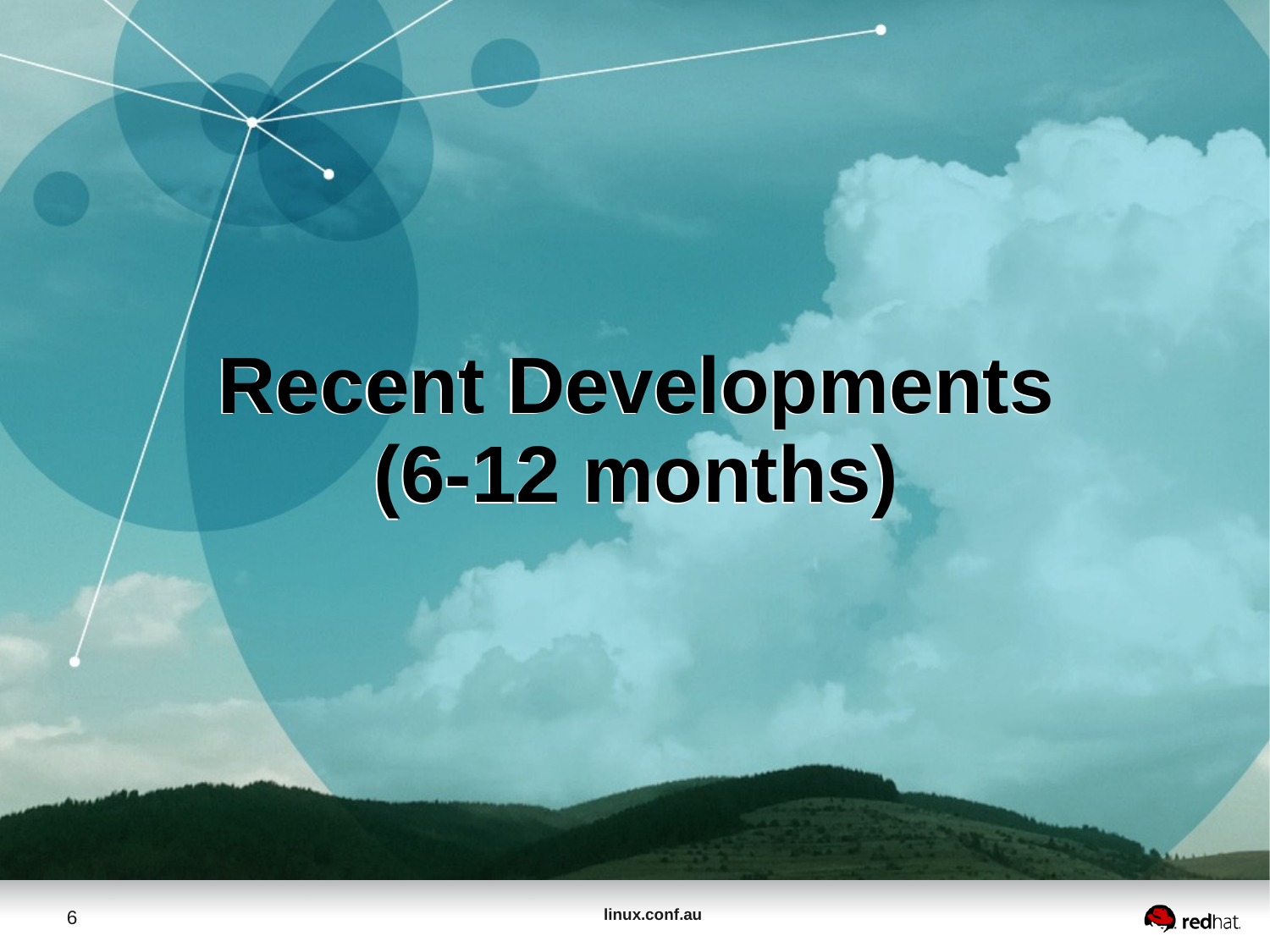#### **General**

- Supported in RHEL 6.6 and RHEL 7 onward
- Tackling long-standing, difficult problems
- Regular stable releases
- Out-of-the-box experience

Lines of Code



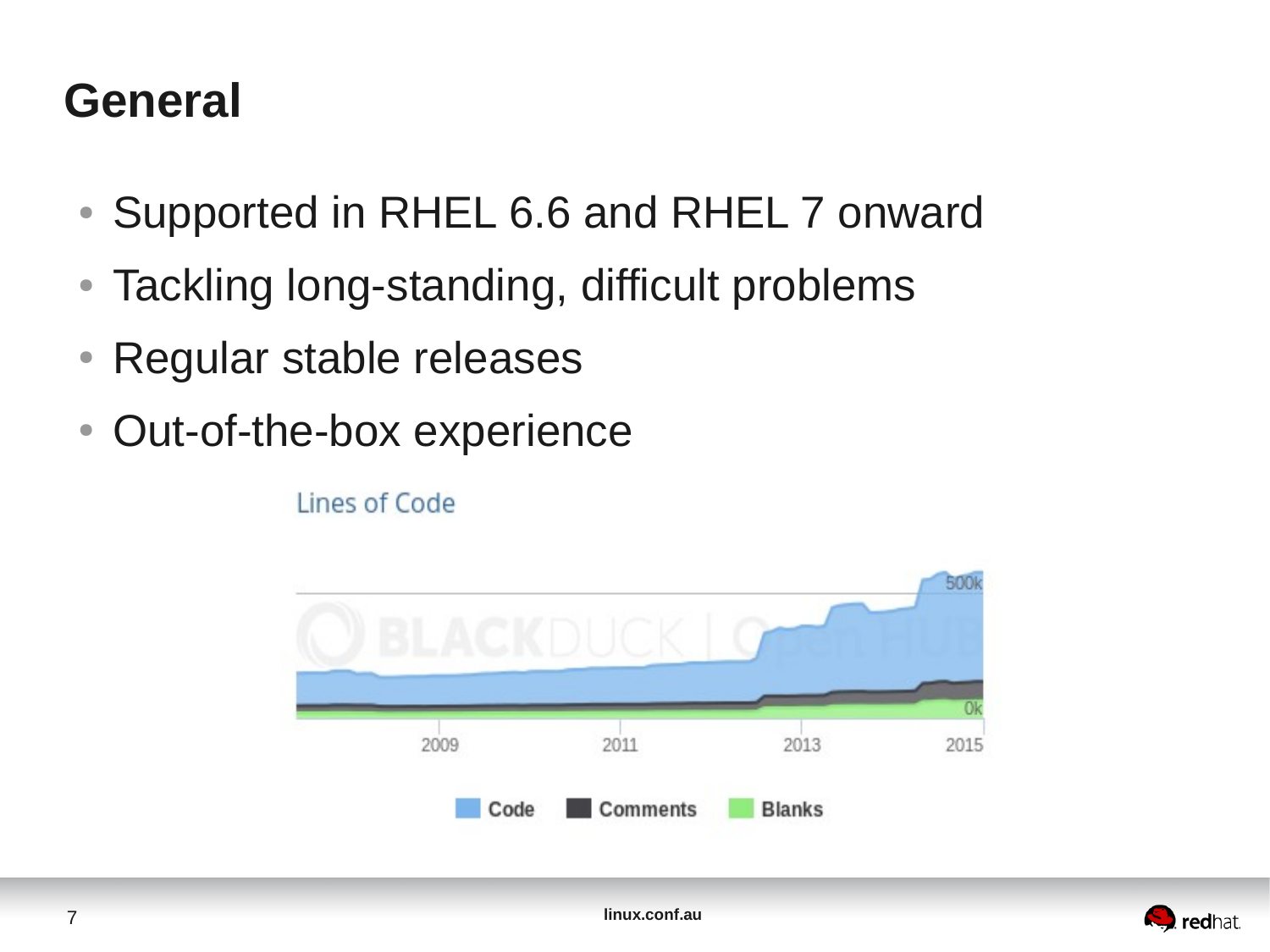#### **JSON access**

- pmwebd (HTTP/JSON)
- Interactive web charts (graphite/grafana)



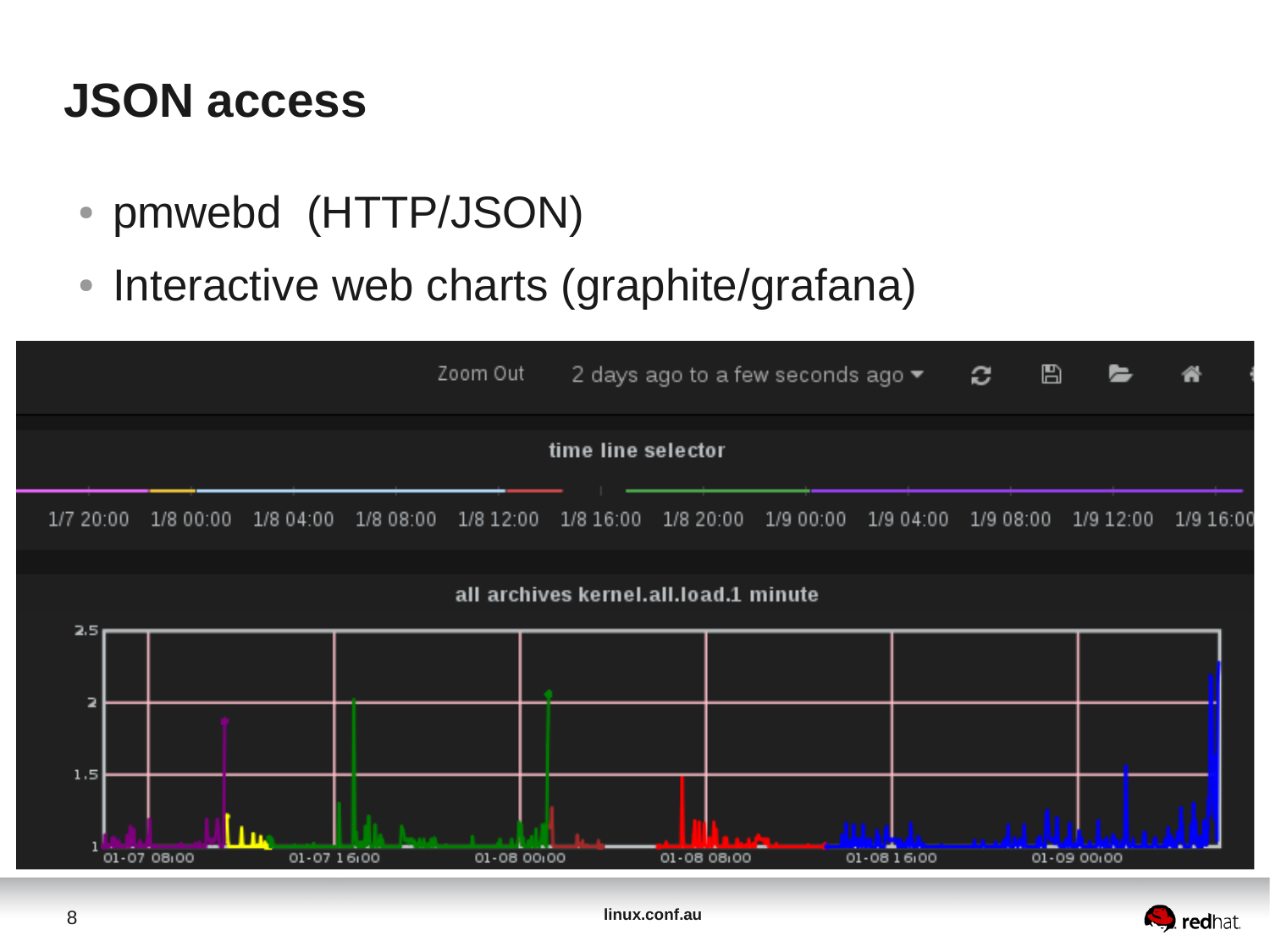## **Monitoring containers**

- Zero-install inside containers
- Wire protocol extensions for container naming
- Simplifying access
	- mapping dev t to names
	- data reduction to cgroups making up a container
	- processes within a container, etc.
- Docker support, but written to allow use by others

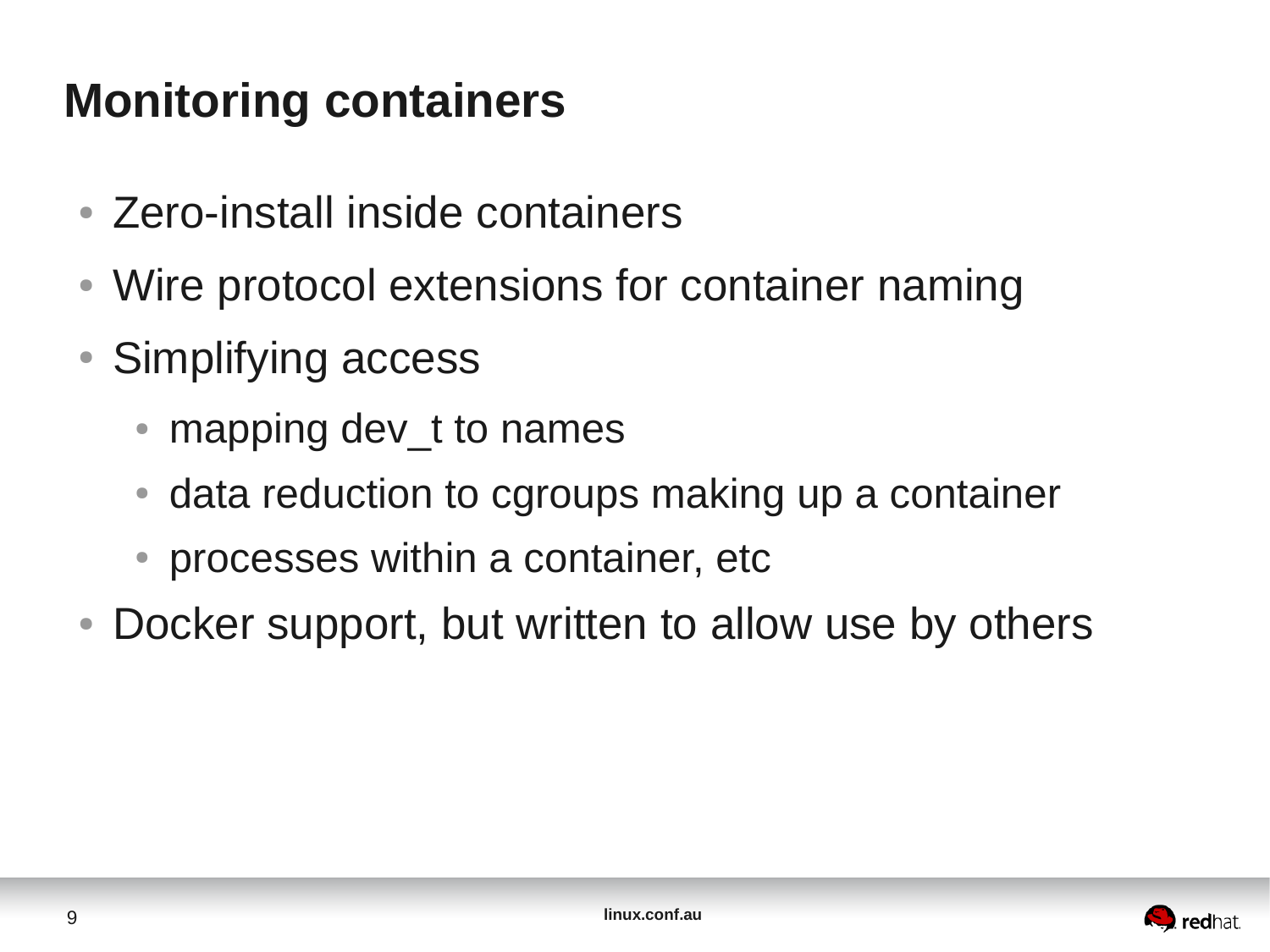### **New collector work**

- Metric collectors
	- Lots of kernel metric additions
		- dmcache, jbd2, gluster, zswap, gfs2, cifs, nfs4.1...
		- cgroups, [hot]proc, nvidia, hardware event counters
	- Web, DNS, elasticsearch, memcached additions
	- Database server additions
	- Python PMDA interfaces

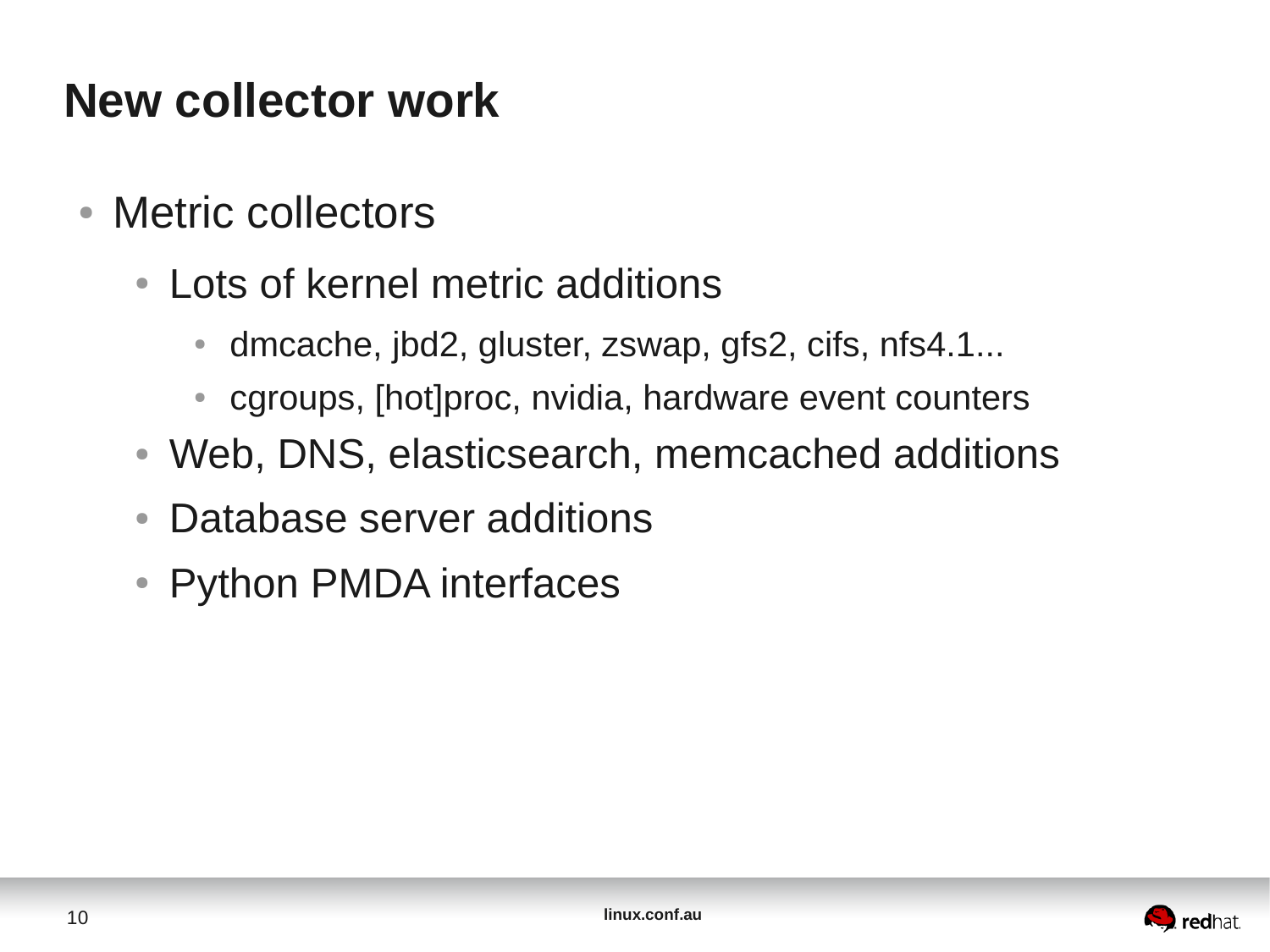### **New monitor work**

- Reporting tools
	- Python tools
		- iostat, free, numastat, atop, collectl and others
	- Web tools
	- GUI tools
		- pmchart usability improvements
- Ease of setup
- Importing data from sar, iostat

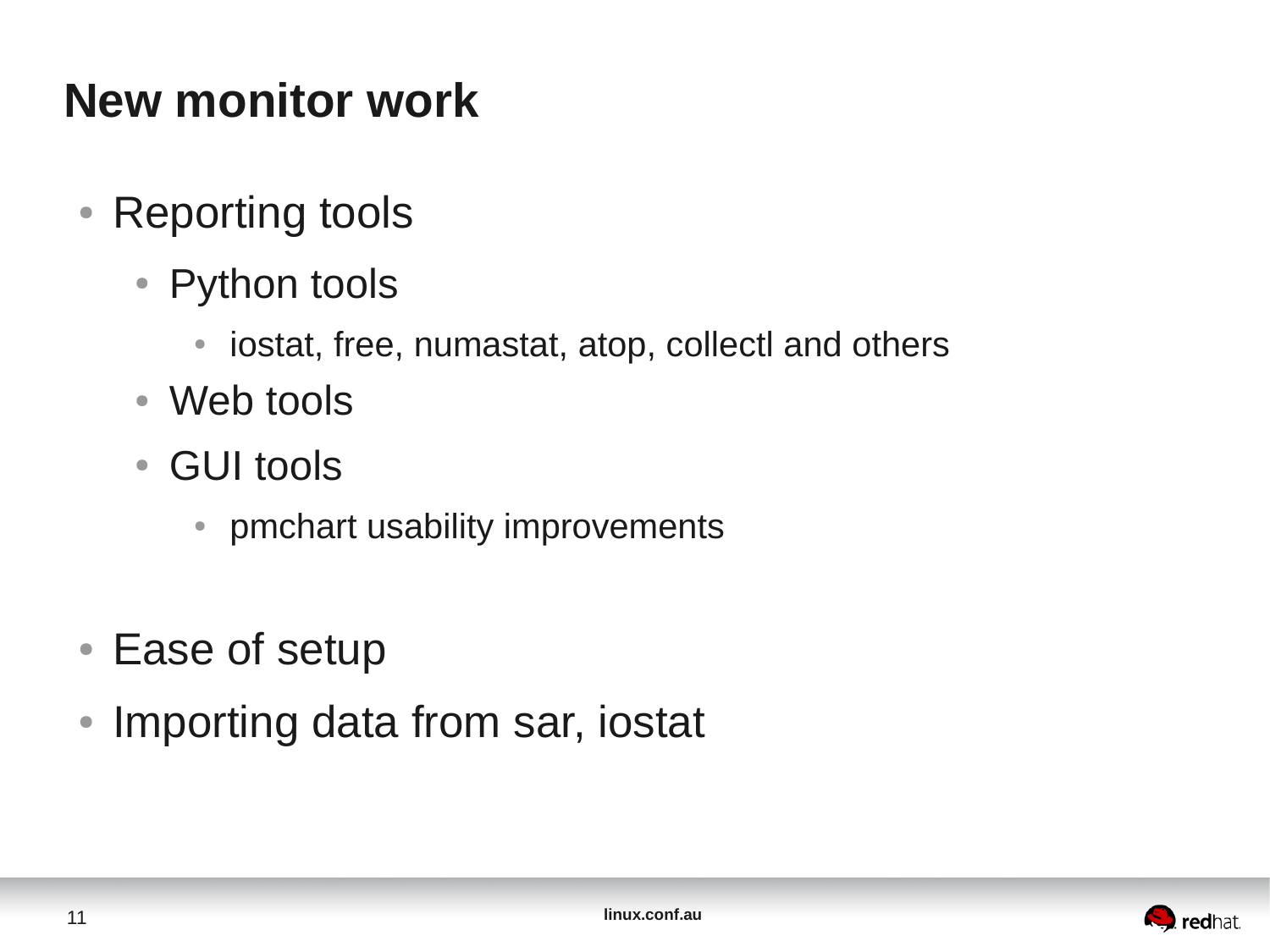

#### http://www.pcp.io

Source, downloads, books, FAQ, mailing lists

**git://git.pcp.io/pcp dev**